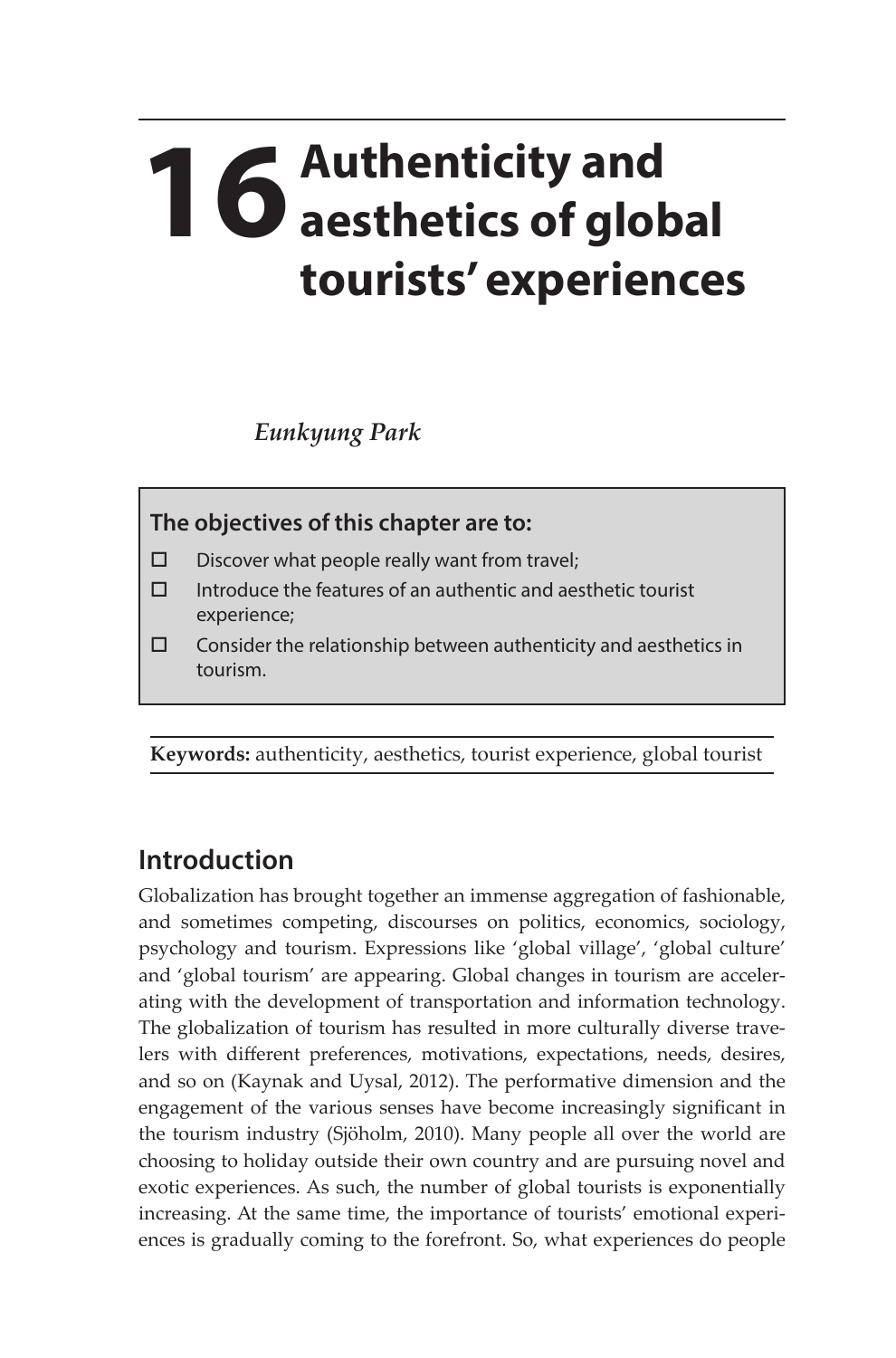expect from, and pursue through, tourism? If it is a different kind of experience from everyday life, what does this mean? It could be that tourists are choosing to travel to exotic destinations simply to remove themselves from the humdrum of daily life. If this is so, it suggests the authentic and aesthetic experience of the tourism object or destination.

Authenticity has become especially important in tourism as patterns are changing from simple pleasure-seeking experiences to the pursuit of the novel and exotic. Zhang (2008) suggested that authenticity is a dynamic, multi-faceted and complicated issue that should concentrate on the tourist experience from the viewpoint of the subject, rather than simply emphasizing the metrics of the object itself (Zhou, Zhang and Edelheim, 2013). Authenticity serves as a pull factor for tourism destinations, which stimulates the tourist's motivation to visit. As such, authenticity is generated by the feelings or emotions tourists may experience in relation to a place (Knudsen and Waade, 2010). Becoming aware of such emotions, the tourism industry can then better meet the needs of the market by approaching it from the perspective of the tourist experience (Zhou et al., 2013). Such an experience essentially includes the aesthetic or sensual expectations of people (Quan and Wang, 2004). Aesthetic pleasure is a natural human response and its extent differs among different individuals (Ginsborg, 2013). One source of such pleasure are the aesthetic qualities of a destination (Kirillova et al., 2014). Such qualities may contribute to the formation of the destination image and its exact functional and common peculiarities at an attribute level (Echtner and Ritchie, 1991). Aesthetic estimation is also part of the overall assessment of a tourist experience, and so deserves close attention from destination management (Kirillova et al., 2014).

Authenticity and aesthetics are meaningful, not only to the tourism industry, but also to tourism studies. For the past decade, such studies have been focusing on the tourist gaze, the tourism experience, authenticity and aesthetics. Many studies have contributed to the development of authentic travel. While the rise in attention to authenticity is not surprising, considering the changing cultural context of our times (Erickson, 1995), what is noteworthy is the scarcity of clear scholarly conceptualizations of authenticity and of empirical research on it (Franzese, 2009). In addition, despite the recognition of aesthetics in business research, there has been a paucity of attention on tourism aesthetics (Kirillova et al., 2014). Authenticity and aesthetics hold valuable meaning in the arena of personal dimensions, within the context of tourism. Therefore, we need to consider what it is that tourists seek from a genuine tourism experience. Specifically, this chapter will explore the dimensions of authenticity and aesthetics, and the relationship between them, with regard to the tourism experience.